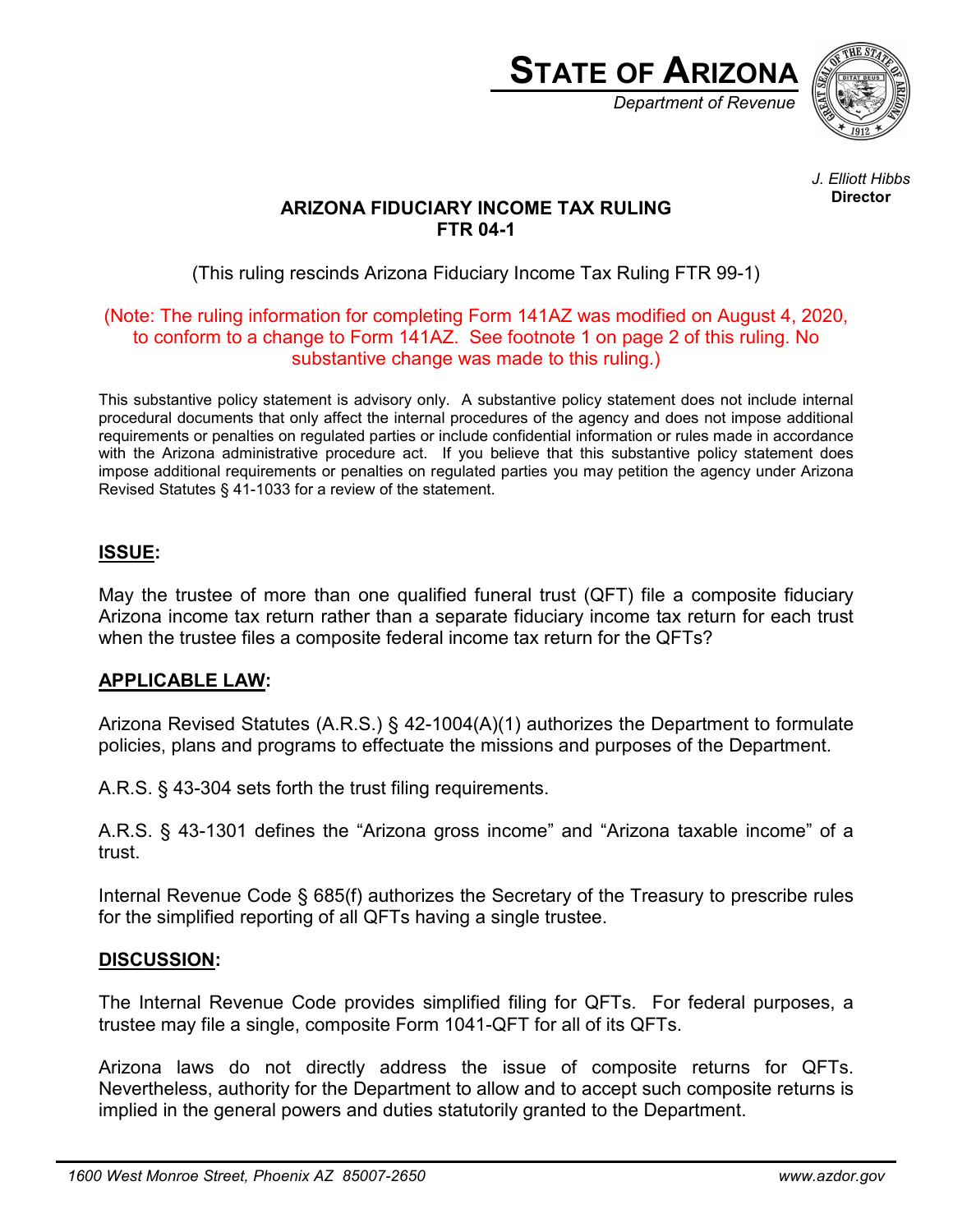#### **ARIZONA FIDUCIARY INCOME TAX RULING FTR 04-1** (This ruling rescinds Arizona Fiduciary Income Tax Ruling FTR 99-1)

The laws cited under the Applicable Law section above provide the statutory bases for requiring certain information to be included in a composite return.

#### **RULING:**

Page 2

The trustee of more than one QFT may file a composite Arizona fiduciary income tax return rather than a separate fiduciary income tax return for each trust when the trustee files a composite federal income tax return for the QFTs.

The following limitations and conditions shall apply to those trusts included in the composite return:

- 1. A composite return filed by a trustee may be on behalf of some or all of the QFTs that participated in the filing of the federal composite return.
- 2. Any refund of overpayment of income taxes made on a composite basis must be remitted to the trustee for distribution to the participating trusts.
- 3. A composite return may not be changed or corrected except by an amended composite return filed by the trustee.

The filing of the form itself shall consist of the following:

- 1. The form for filing purposes is the Arizona Fiduciary Income Tax Return, Form 141AZ.
- 2. The trustee must check the appropriate box on Form 141AZ indicating that it is a QFT composite return.<sup>[1](#page-1-0)</sup>
- 3. The trustee must indicate the number of trusts participating in the filing of the QFT composite return.
- 4. The taxpayer's name and address shown on the front of Form 141AZ must be the same name and address the trustee used on the federal composite return.
- 5. The taxpayer's federal employer identification number shown on the front of Form 141AZ must be the same federal employer identification number the trustee used on the federal composite return.

<span id="page-1-0"></span> <sup>1</sup> Originally this ruling required the trustee to write "Composite QFT Return" on top of the front page of Form 141AZ. For taxable years beginning after December 31, 2016, a check box was added to Form 141AZ to indicate that a composite QFT return is being filed.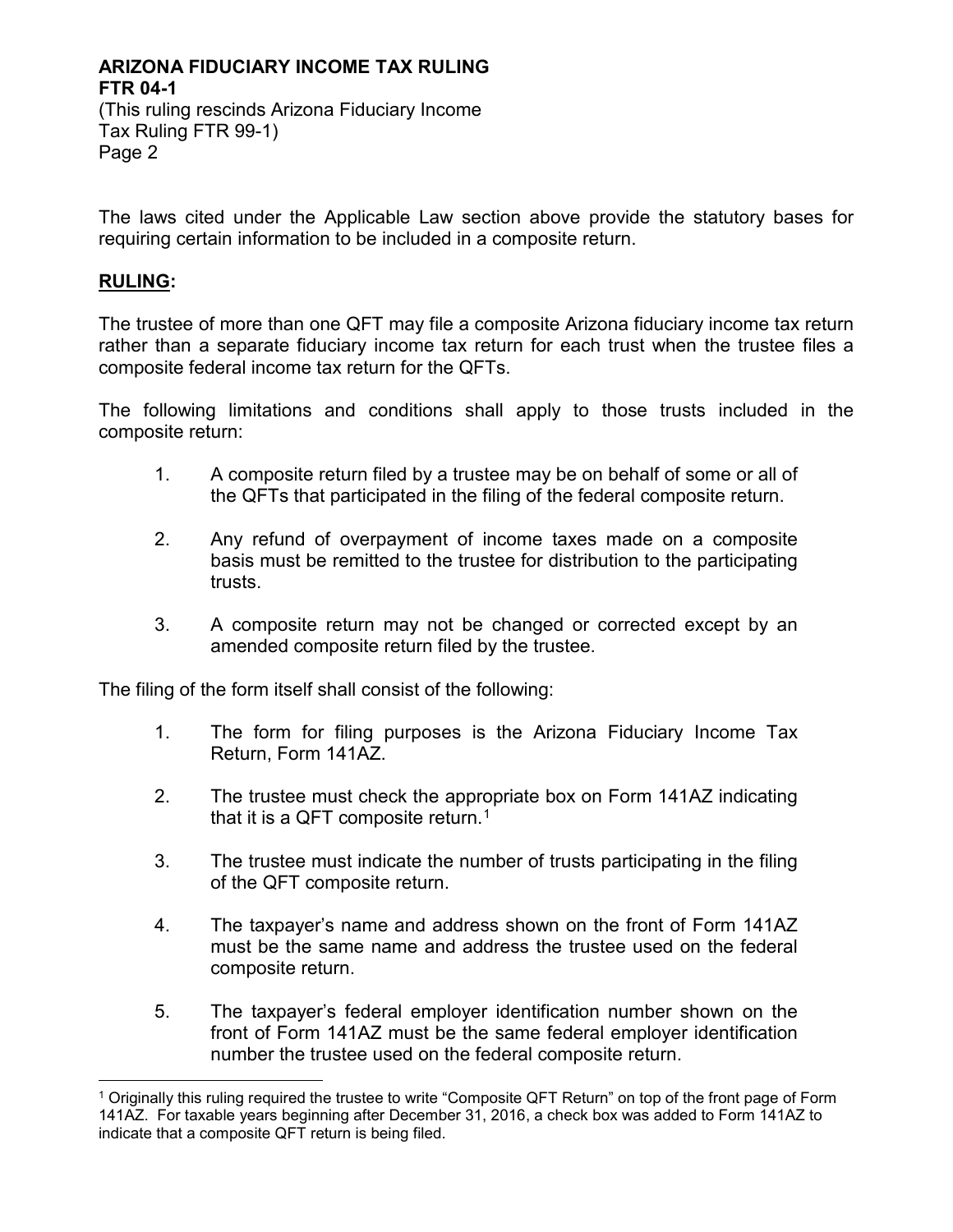(This ruling rescinds Arizona Fiduciary Income Tax Ruling FTR 99-1) Page 3

- 6. The trustee must attach a comprehensive schedule that shows the names, addresses, federal employer identification numbers, and mathematical calculations for the Arizona tax liability for each trust included in the composite return.
- 7. The trustee or the trustee's authorized representative must sign the composite return.

Each trust's liability shall be computed separately in the following manner:

- 1. Each trust's tax liability shall be computed separately based on the separate taxable income using the appropriate tax rate for that taxable income.
- 2. The aggregate amounts for income, fiduciary adjustments, and tax liabilities for all of the participating trusts are to be carried forward to the front of the return.

Composite returns are due on the  $15<sup>th</sup>$  day of the fourth month following the close of the taxable year for the participating trusts. Extension of time to file will be granted on a composite basis only. To obtain an extension, the trustee may file a federal extension (federal Form 8736) or apply for a state extension (Arizona Form 204). The extension request must be filed under the trustee's federal employer identification number and payment of 90 percent of the composite tax liability must accompany the extension request.

Individual trusts are liable for any proposed assessment resulting from an audit, even though a composite return has been filed.

Gale Garriott, Deputy Director for J. Elliott Hibbs, Director

Signed: June 21, 2004

Explanatory Notice

The purpose of a tax ruling is to provide interpretive guidance to the general public and to department personnel. A tax ruling is intended to encompass issues of law that are not adequately covered in statute, case law or administrative rules. A tax ruling is a position statement that provides interpretation, detail, or supplementary information concerning application of the law. Relevant statute, case law, or administrative rules, as well as a